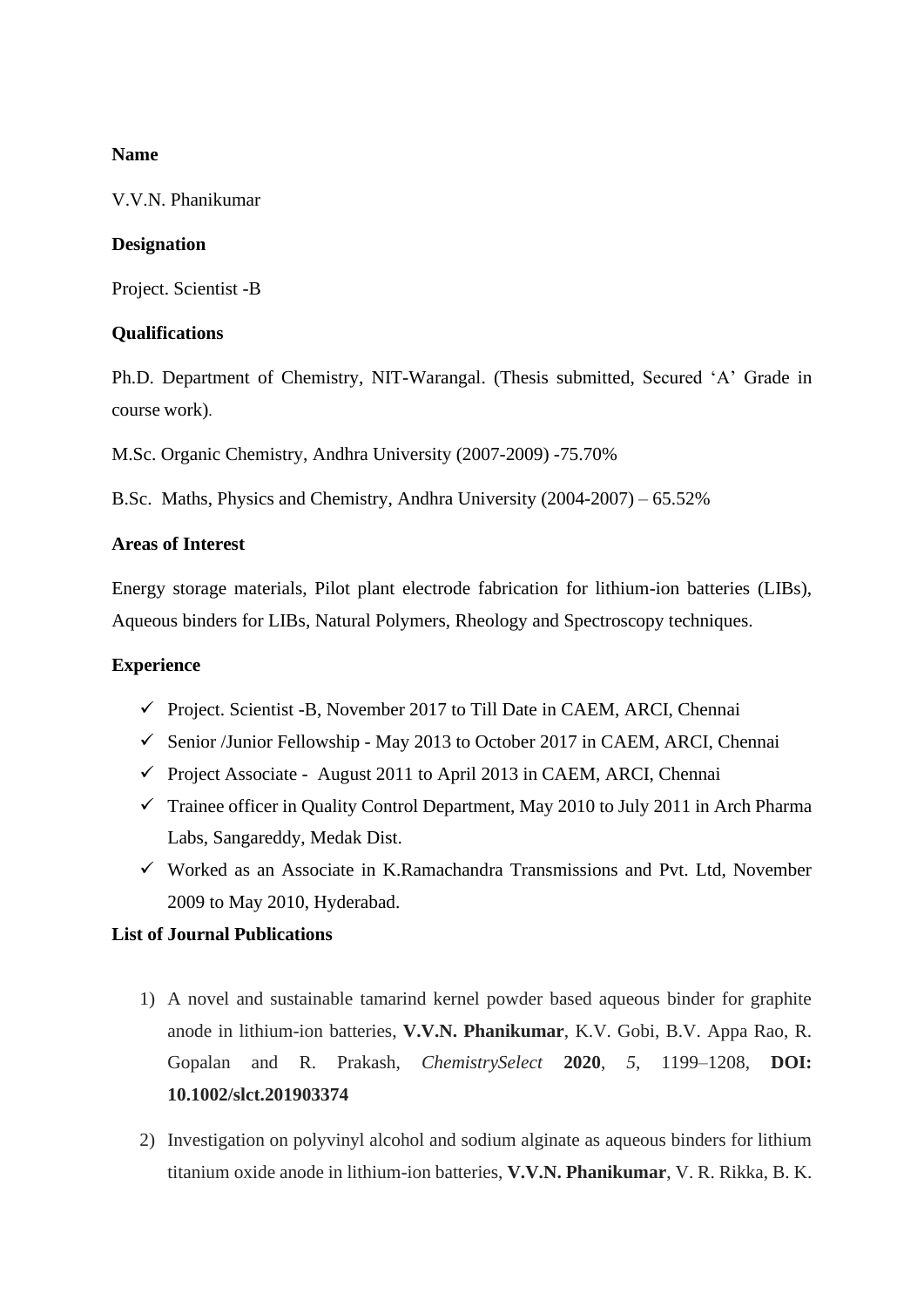Das, B.V. Appa Rao, R. Gopalan and R. Prakash *Ionics*, June 2019, Volume 25, [Issue](https://link.springer.com/journal/11581/25/6/page/1) 6, pp 2549–2561*, DOI:* **10.1007/s11581-018-2751-8**

- 3) Tamarind seed skin derived fiber like carbon nanostructures as novel anode material for lithium-ion battery, **V.V.N. Phanikumar**, S.R. Sahu, R. Prakash, R. Gopalan and B. K. Das *Ionics*, November 2018, Volume 24, [Issue](https://link.springer.com/journal/11581/24/11/page/1) 11, pp 3413–3421; *DOI*: **10.1007/s11581-018-2498-2**
- 4) Investigation on fenugreek binder for graphite anode in the applications of lithium-ion batteries**, V.V.N. Phanikumar**, K.V. Gobi, R. Gopalan and R. Prakash. (**To be communicated**)
- 5) The influence of aqueous based CMC/SBR binder on graphite anode in the applications of lithium-ion batteries**, V.V.N. Phanikumar**, K.V. Gobi, R. Gopalan and R. Prakash. (**To be communicated**)

#### **Awards / Honours**

- 1) Received the **'Best Poster Award'** for the poster presentation on '' Effect of polyvinyl alcohol and sodium alginate aqueous binders on lithium titanium oxide anode for lithium-ion batteries" at National conference on frontiers in chemical sciences and technologies (FCST) held at NIT-Warangal ,Warangal during 28 -29<sup>th</sup> January, 2016.
- 2) V.V.N.Phanikumar, B.V. Appa Rao, K.V. Gobi, R. Gopalan, and R. Prakash, Tamarind kernel powder as a novel aqueous binder for graphite anode in lithium-ion batteries, December 16- 8, 2019, IIT-Roorkee. (**Best Poster Award**)

#### **Conference / Workshop Attended**

- 1) V.V.N.Phanikumar, B.V. Appa Rao, K.V. Gobi, R. Gopalan, and R. Prakash, Tamarind kernel powder as a novel aqueous binder for graphite anode in lithium-ion batteries, December 16- 8, 2019, IIT-Roorkee.
- 2) V.V.N.Phanikumar, B.V. Appa Rao, R.Gopalan and R.Prakash, Polyvinyl alcohol and sodium alginate as alternate green binders of lithium titanium oxide anode for lithiumion batteries. The 3<sup>rd</sup> National conference on Materials for energy conversion and storage, 8-20<sup>th</sup> October, 2018, IIT-BHU, Varnasi.
- 3) National conference on frontiers in chemical sciences and technologies (FCST) held at NIT-Warangal, 28 -29<sup>th</sup> January 2016, Warangal.
- 4) Oral presentation on Investigation on LiFePO4/C cathode prepared by eco-friendly polyvinyl alcohol (PVA) binder for lithium-ion battery at NMD-ATM,  $13{\text -}16^{\text{th}}$ November 2015, Coimbatore.